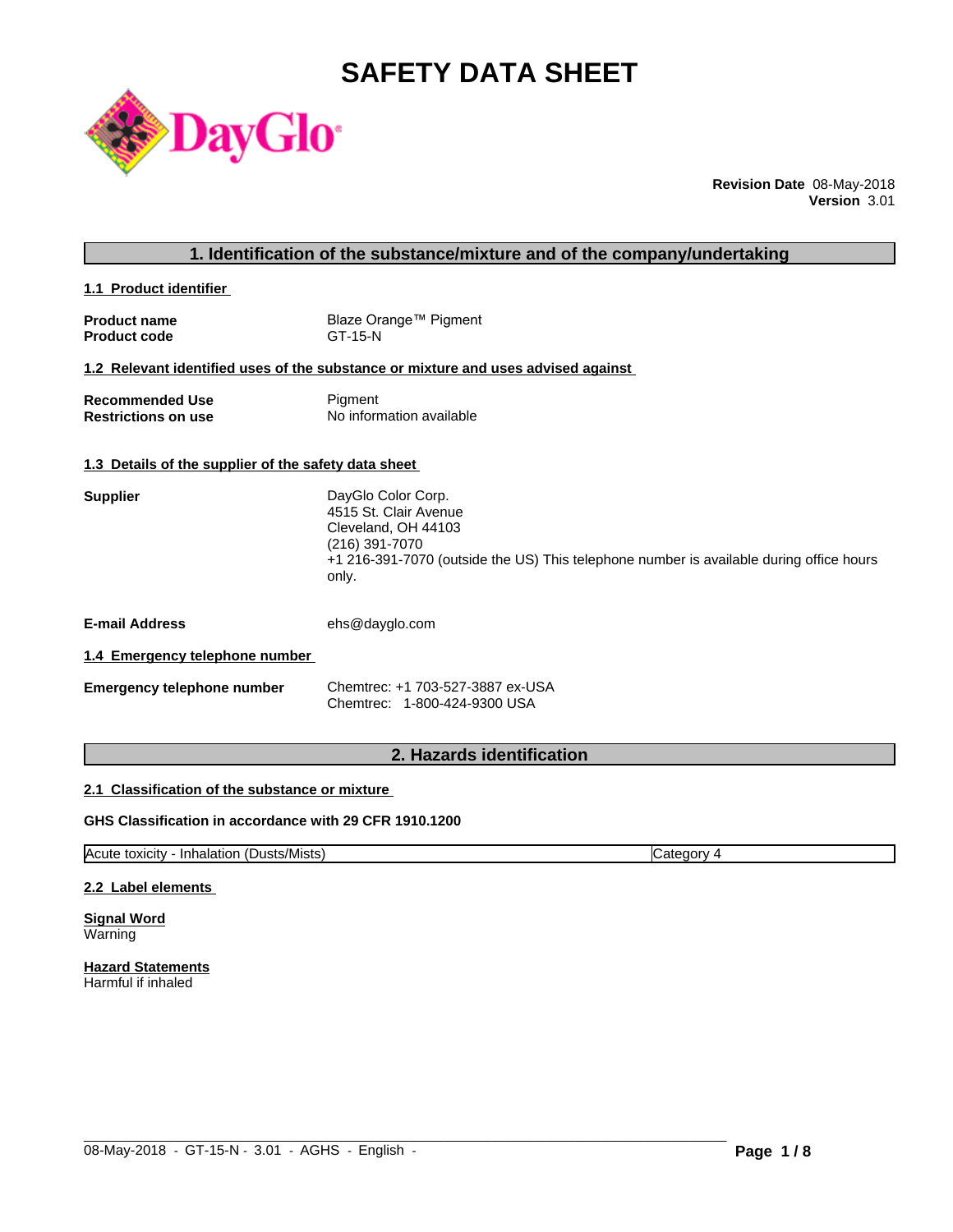

**Precautionary Statements - Prevention** Avoid breathing dust/fume/gas/mist/vapors/spray Use only outdoors or in a well-ventilated area

#### **Precautionary Statements - Response**

IF INHALED: Remove person to fresh air and keep comfortable for breathing Call a POISON CENTER or doctor if you feel unwell

#### **2.3. Other Hazards Hazards not otherwise classified (HNOC)** Not Applicable

**2.4 Other information** 

Not Applicable

**Unknown Acute Toxicity** <1% of the mixture consists of ingredient(s) of unknown toxicity

# **3. Composition/Information on Ingredients**

#### **Substance Mixture**

| Chemical<br>l Name                                                                              | CAS No.             | Mainht <sub>-</sub> % |  |  |
|-------------------------------------------------------------------------------------------------|---------------------|-----------------------|--|--|
| 4.4<br>: Red<br><b>Doole</b><br>. ۱. ب<br>sasiv<br>.                                            | -30-<br>3068-<br>ັບ |                       |  |  |
| tannes ahert e ze hladdiw naad sa t<br>: nercentage (concentration) of composition<br>∣h≙ ≙¥a∩t |                     |                       |  |  |

The exact percentage (concentration) of composition has been withheld as a trade secret.

### **4. First aid measures**

#### **4.1 Description of first-aid measures**

| <b>General advice</b>                                                          | No information available.                                                                                                                                                                                               |  |  |
|--------------------------------------------------------------------------------|-------------------------------------------------------------------------------------------------------------------------------------------------------------------------------------------------------------------------|--|--|
| Eye contact                                                                    | Immediately flush with plenty of water. After initial flushing, remove any contact lenses and<br>continue flushing for at least 15 minutes. Keep eye wide open while rinsing. If symptoms<br>persist, call a physician. |  |  |
| <b>Skin contact</b>                                                            | Immediate medical attention is not required. Wash off with soap and water.                                                                                                                                              |  |  |
| <b>Inhalation</b>                                                              | Immediate medical attention is not required. Move to fresh air.                                                                                                                                                         |  |  |
| <b>Ingestion</b>                                                               | Do NOT induce vomiting. Drink plenty of water. Consult a physician.                                                                                                                                                     |  |  |
| 4.2 Most important symptoms and effects, both acute and delayed                |                                                                                                                                                                                                                         |  |  |
| <b>Symptoms</b>                                                                | See Section 2.2, Label Elements and/or Section 11, Toxicological effects.                                                                                                                                               |  |  |
| 4.3 Indication of any immediate medical attention and special treatment needed |                                                                                                                                                                                                                         |  |  |
| Notes to physician                                                             | Treat symptomatically.                                                                                                                                                                                                  |  |  |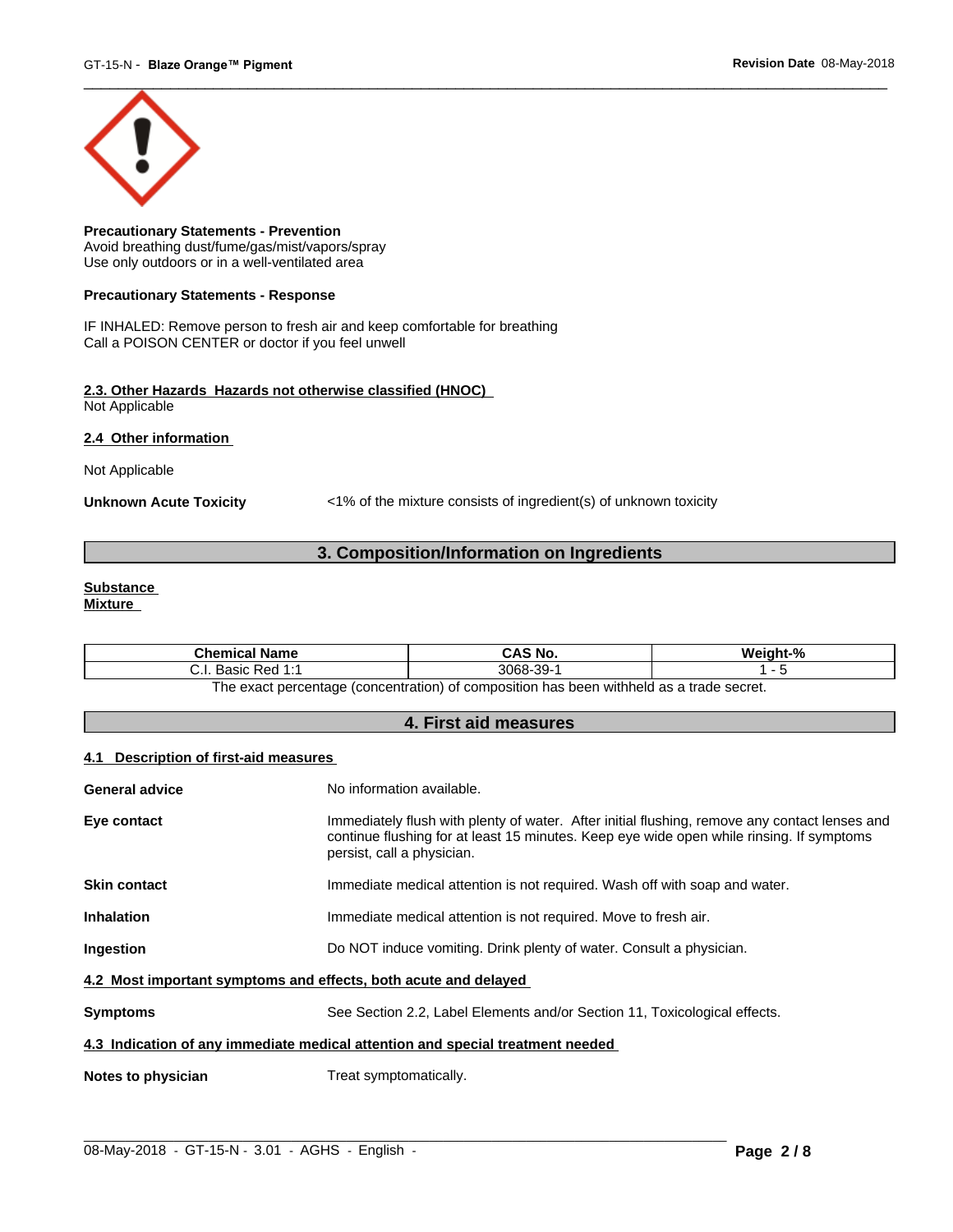### **5. Fire-Fighting Measures**

#### **5.1 Extinguishing media**

#### **Suitable extinguishing media**

Use extinguishing measures that are appropriate to local circumstances and the surrounding environment.

**Unsuitable Extinguishing Media** None.

### **5.2 Special hazards arising from the substance or mixture**

#### **Special Hazard**

None known based on information supplied.

**Hazardous Combustion Products** Carbon oxides. Nitrogen oxides (NOx). Oxides of sulfur.

#### **Explosion Data**

**Sensitivity to Mechanical Impact** None.

**Sensitivity to Static Discharge** Fine dust dispersed in air, in sufficient concentrations, and in the presence of an ignition source is a potential dust explosion hazard.

#### **5.3 Advice for firefighters**

As in any fire, wear self-contained breathing apparatus pressure-demand, MSHA/NIOSH (approved or equivalent) and full protective gear.

### **6. Accidental Release Measures**

#### **6.1 Personal precautions, protective equipment and emergency procedures**

Ensure adequate ventilation, especially in confined areas. Use personal protective equipment.

#### **6.2 Environmental precautions**

Dust deposits should not be allowed to accumulate on surfaces as these may form an explosive mixture if they are released into the atmosphere in sufficient concentration. Avoid dispersal of dust in the air (i.e., cleaning dusty surfaces with compressed air). Nonsparking tools should be used. Prevent product from entering drains.

#### **6.3 Methods and materials for containment and cleaning up**

| <b>Methods for Containment</b> | Prevent dust cloud. Cover powder spill with plastic sheet or tarp to minimize spreading.                                                                                                                                                                                                                                                                                                |
|--------------------------------|-----------------------------------------------------------------------------------------------------------------------------------------------------------------------------------------------------------------------------------------------------------------------------------------------------------------------------------------------------------------------------------------|
| Methods for cleaning up        | Avoid dust formation. Take precautionary measures against static discharges. Do not dry<br>sweep dust. Wet dust with water before sweeping or use a vacuum to collect dust. Use<br>personal protective equipment. Take up mechanically and collect in suitable container for<br>disposal. Prevent product from entering drains. Keep in suitable and closed containers for<br>disposal. |

### **7. Handling and storage**

#### **7.1 Precautions for safe handling**

| Advice on safe handling                                          | Avoid dust formation. Take precautionary measures against static discharges. Fine dust<br>dispersed in air may ignite. Wear personal protective equipment. |
|------------------------------------------------------------------|------------------------------------------------------------------------------------------------------------------------------------------------------------|
| <b>Hygiene measures</b>                                          | Handle in accordance with good industrial hygiene and safety practice.                                                                                     |
| 7.2 Conditions for safe storage, including any incompatibilities |                                                                                                                                                            |
| <b>Storage Conditions</b>                                        | Keep tightly closed in a dry and cool place.                                                                                                               |
| <b>Materials to Avoid</b>                                        | No materials to be especially mentioned.                                                                                                                   |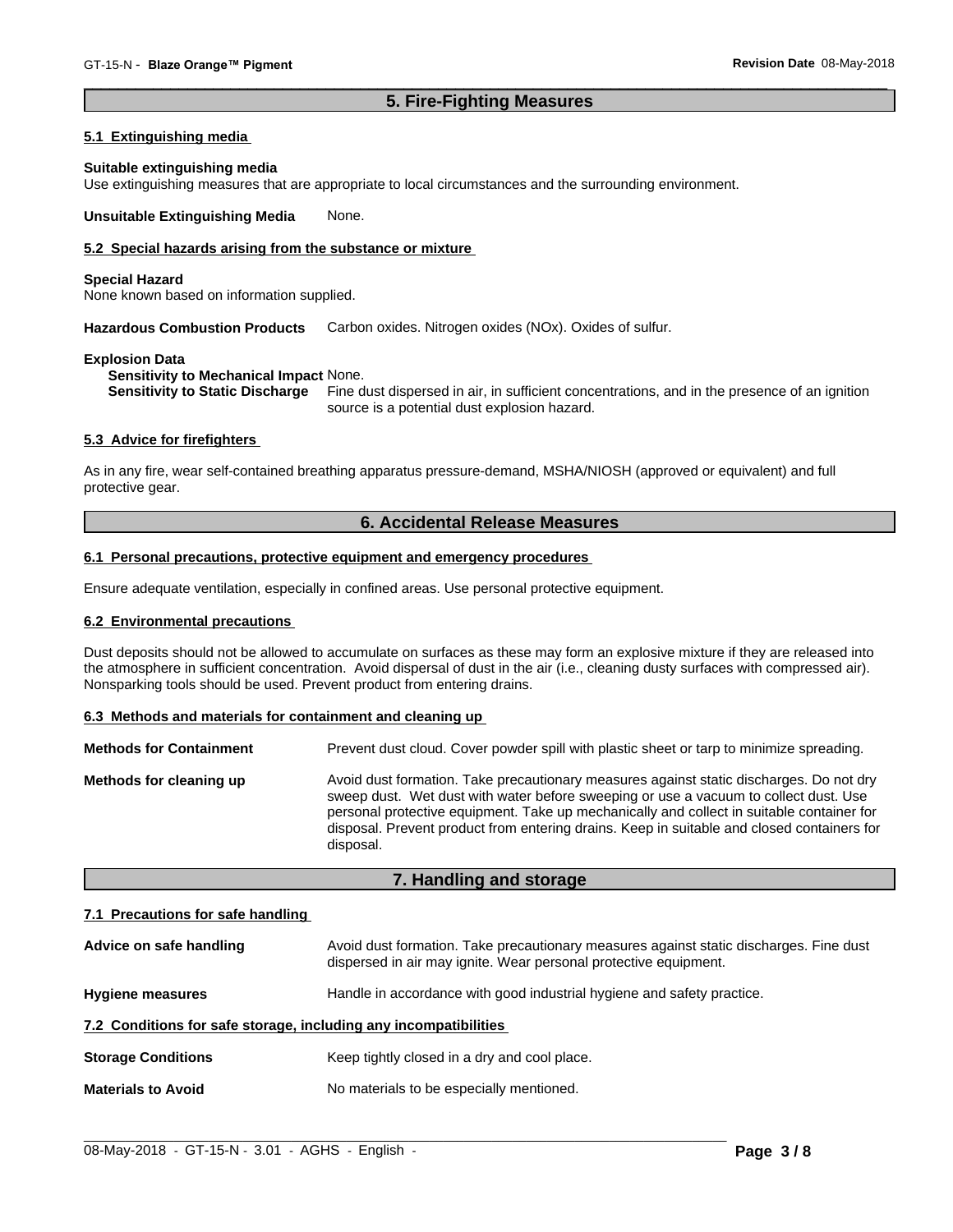# **8. Exposure controls/personal protection**

# **8.1 Exposure Guidelines**

### **8.2 Appropriate engineering controls**

| <b>Engineering Measures</b>   | <b>Showers</b><br>Eyewash stations<br>Ventilation systems.                                                     |
|-------------------------------|----------------------------------------------------------------------------------------------------------------|
|                               | 8.3 Individual protection measures, such as personal protective equipment                                      |
| <b>Eve/Face Protection</b>    | Safety glasses with side-shields.                                                                              |
| Skin and body protection      | Wear chemical resistant footwear and clothing such as gloves, an apron or a whole body<br>suit as appropriate. |
| <b>Respiratory protection</b> | . NIOSH/MSHA approved respiratory protection should be worn if exposure is anticipated.                        |
| <b>Hygiene measures</b>       | See section 7 for more information                                                                             |
|                               |                                                                                                                |

# **9. Physical and chemical properties**

### **9.1 Information on basic physical and chemical properties**

| <b>Physical state</b>                       | Solid                                 |                          |                          |
|---------------------------------------------|---------------------------------------|--------------------------|--------------------------|
| Appearance                                  | Powder                                | <b>Color</b>             | Orange                   |
| Odor                                        | Pungent                               | <b>Odor Threshold</b>    | No information available |
| <b>Property</b>                             | <b>Values</b>                         | Remarks • Methods        |                          |
| рH                                          | Not Applicable                        |                          |                          |
| <b>Melting/freezing point</b>               |                                       | No information available |                          |
| <b>Boiling point/boiling range</b>          | Not applicable                        | No information available |                          |
| <b>Flash Point</b>                          | Not Applicable                        | No information available |                          |
| <b>Evaporation rate</b>                     | Not Applicable                        | No information available |                          |
| Flammability (solid, gas)                   |                                       | No information available |                          |
| <b>Flammability Limits in Air</b>           |                                       |                          |                          |
| upper flammability limit                    |                                       | No information available |                          |
| lower flammability limit                    |                                       | No information available |                          |
| Vapor pressure                              |                                       | No information available |                          |
| Vapor density                               |                                       | No information available |                          |
| <b>Specific Gravity</b>                     | 1.37                                  |                          |                          |
| <b>Water solubility</b>                     | Insoluble in water                    |                          |                          |
| Solubility in other solvents                |                                       | No information available |                          |
| <b>Partition coefficient</b>                |                                       | No information available |                          |
| <b>Autoignition temperature</b>             |                                       | No information available |                          |
| <b>Decomposition temperature</b>            |                                       | No information available |                          |
| <b>Viscosity, kinematic</b>                 |                                       | No information available |                          |
| Viscosity, dynamic                          |                                       | No information available |                          |
| <b>Explosive properties</b>                 | Fine dust dispersed in air may ignite |                          |                          |
| <b>Oxidizing Properties</b>                 |                                       | No information available |                          |
| 9.2 Other information                       |                                       |                          |                          |
| Volatile organic compounds (VOC)<br>content | None                                  |                          |                          |

# **10. Stability and Reactivity**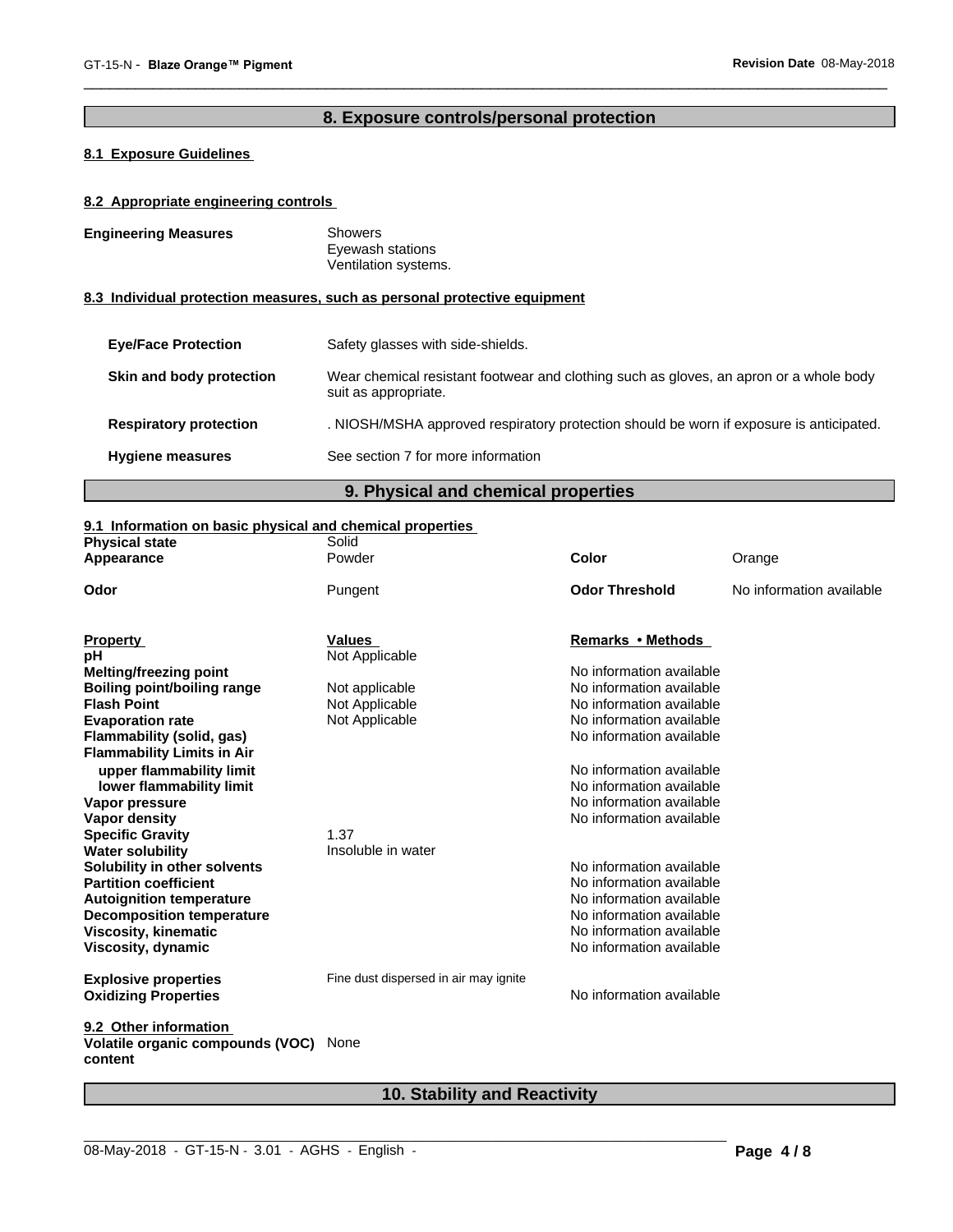#### **10.1 Reactivity**

No dangerous reaction known under conditions of normal use

#### **10.2 Chemical stability**

Stable

.

#### **10.3 Possibility of hazardous reactions**

None under normal processing.

#### **10.4 Conditions to Avoid**

Dust formation. Take precautionary measures against static discharges.

#### **10.5 Incompatible Materials**

None known based on information supplied.

#### **10.6 Hazardous Decomposition Products**

None known based on information supplied.

# **11. Toxicological information**

#### **11.1 Acute toxicity**

#### **Numerical measures of toxicity: Product Information**

| LD50 Oral:                 | ∟D50 Dermal:                                    |
|----------------------------|-------------------------------------------------|
| $16,000$ i.<br>mg/kg (rat) | 23,000<br>mg/kg (rat)<br>$\mathbf{r}$<br>$\sim$ |

#### **The following values are calculated based on chapter 3.1 of the GHS document**

**Unknown Acute Toxicity** <1% of the mixture consists of ingredient(s) of unknown toxicity

**Oral LD50** 44,455.00 mg/kg **LC50 (Dust/Mist)** 4.92 mg/l

#### **Numerical measures of toxicity: Component Information**

| <b>Chemical Name</b>                                                                | LD50 Oral        | <b>LD50 Dermal</b>     | <b>LC50 Inhalation</b>   |
|-------------------------------------------------------------------------------------|------------------|------------------------|--------------------------|
| $\sim$<br>$Dod$ 4.4<br><b>Dooin</b><br><b>D</b> asic<br>$\mathsf{r}$ Req.i.<br>υ.ι. | Rat<br>449 mg/kg | ) mg/kg (Rat)<br>2,500 | 0.05<br>(4 hour)<br>ma/l |
| $3068 - 39 - 7$                                                                     |                  |                        |                          |

 $\_$  ,  $\_$  ,  $\_$  ,  $\_$  ,  $\_$  ,  $\_$  ,  $\_$  ,  $\_$  ,  $\_$  ,  $\_$  ,  $\_$  ,  $\_$  ,  $\_$  ,  $\_$  ,  $\_$  ,  $\_$  ,  $\_$  ,  $\_$  ,  $\_$  ,  $\_$  ,  $\_$  ,  $\_$  ,  $\_$  ,  $\_$  ,  $\_$  ,  $\_$  ,  $\_$  ,  $\_$  ,  $\_$  ,  $\_$  ,  $\_$  ,  $\_$  ,  $\_$  ,  $\_$  ,  $\_$  ,  $\_$  ,  $\_$  ,

#### **11.2 Information on toxicologicaleffects**

#### **Skin corrosion/irritation**

Product Information • May cause irritation Component Information • No information available

#### **Serious eye damage/eye irritation**

Product Information

• May cause irritation

Component Information

• No information available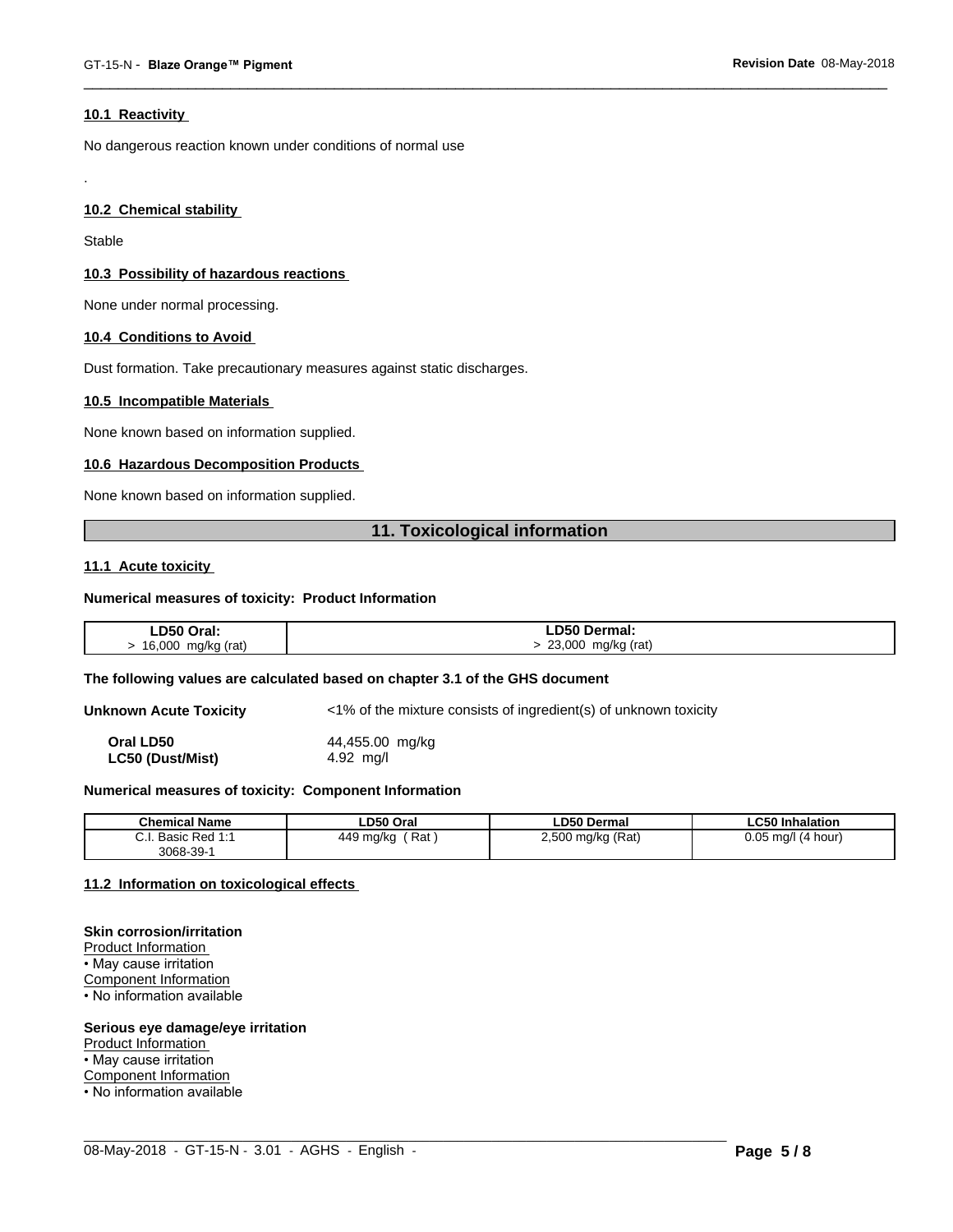#### **Respiratory or skin sensitization**

Product Information  $\overline{\cdot}$  May be harmful if inhaled Component Information • No information available

# **Germ cell mutagenicity**

Product Information • No information available Component Information • No information available

# **Carcinogenicity**

Product Information

• This product contains <0.1% free formaldehyde and may be capable of outgassing formaldehyde at levels in excess of OSHA's Action Level under some conditions of use. Formaldehyde is a known cancer hazard. Long term exposure may result in dermatitis or respiratory sensitization for sensitive individuals.Component Information

• No information available

#### **Reproductive toxicity**

Product Information • No information available

Component Information

• No information available

# **STOT - single exposure**

No information available

#### **STOT - repeated exposure**

• No known effect

#### **Other adverse effects**

Product Information • No information available Component Information

• No information available

# **Aspiration hazard**

Product Information • No information available

Component Information

• No information available

# **12. Ecological information**

#### **12.1 Toxicity**

**Ecotoxicity No information available** 

 $<$  1 % of the mixture consists of components(s) of unknown hazards to the aquatic environment

#### **Ecotoxicity effects**

#### **12.2 Persistence and degradability**

No information available.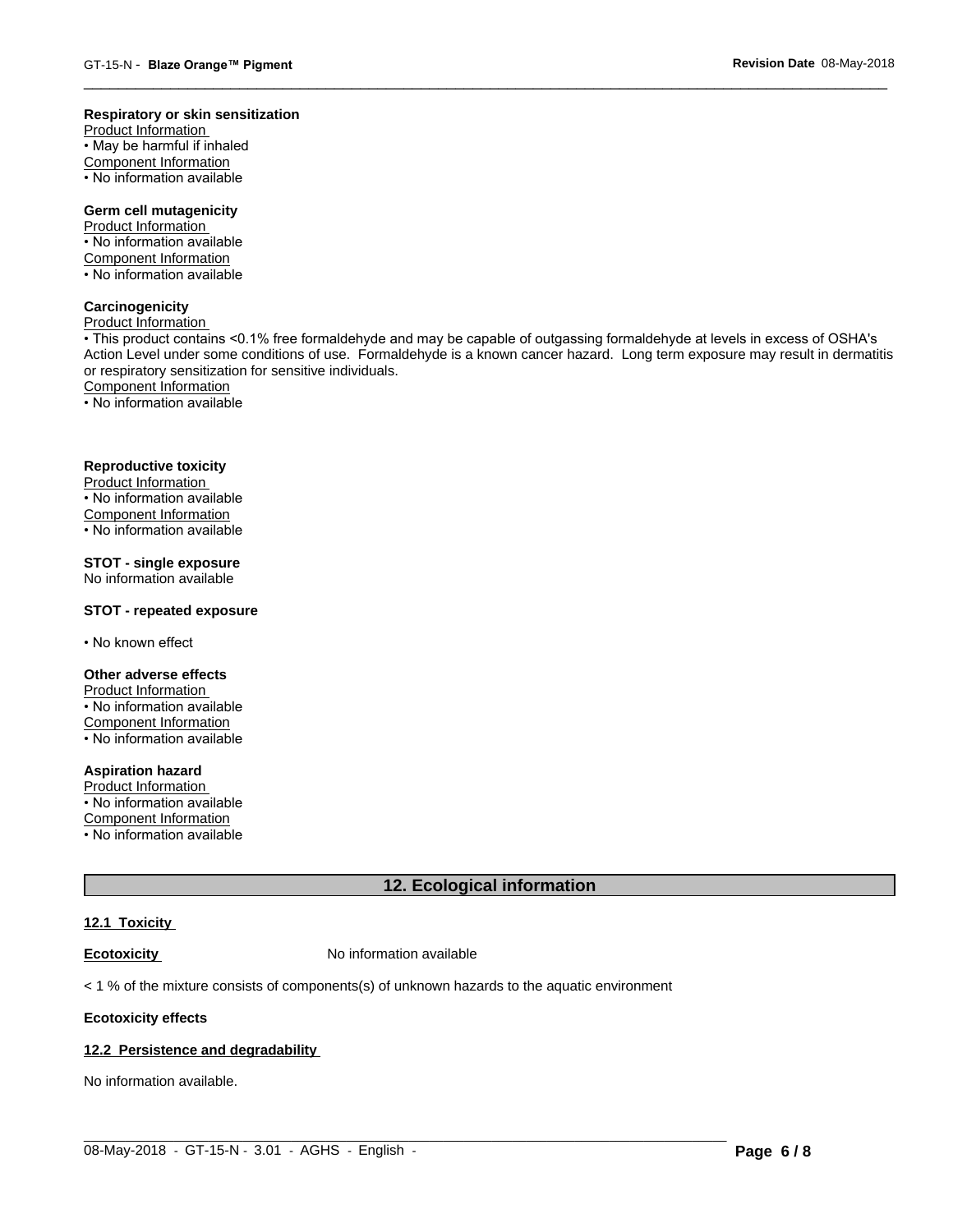#### **12.3 Bioaccumulative potential**

Discharge into the environment must be avoided

#### **12.4 Mobility in soil**

No information available.

#### **12.5 Other adverse effects**

No information available

### **13. Disposal Considerations**

#### **13.1 Waste treatment methods**

Dispose of in accordance with federal, state, and local regulations.

# **14. Transport Information**

| <u>DOT</u>  | Not regulated |
|-------------|---------------|
| <b>MEX</b>  | Not regulated |
| <b>IMDG</b> | Not regulated |
| <b>IATA</b> | Not regulated |

|                                | 15. Regulatory information |
|--------------------------------|----------------------------|
| 15.1 International Inventories |                            |
| <b>TSCA</b>                    | Complies                   |
| <b>DSL</b>                     | Complies                   |
| <b>EINECS/ELINCS</b>           | Complies                   |
| <b>ENCS</b>                    |                            |
| <b>IECSC</b>                   | Complies                   |
| <b>KECL</b>                    | Complies                   |
| <b>PICCS</b>                   | Complies                   |
| <b>AICS</b>                    | Complies                   |
| <b>NZIoC</b>                   | $\overline{a}$             |

 **TSCA** - United States Toxic Substances Control Act Section 8(b) Inventory

 **DSL** - Canadian Domestic Substances List

 **EINECS/ELINCS** - European Inventory of Existing Chemical Substances/European List of Notified Chemical Substances

 **PICCS** - Philippines Inventory of Chemicals and Chemical Substances

 **ENCS** - Japan Existing and New Chemical Substances

 **IECSC** - China Inventory of Existing Chemical Substances

 **KECL** - Korean Existing and Evaluated Chemical Substances

 **PICCS** - Philippines Inventory of Chemicals and Chemical Substances

 **AICS** - Australian Inventory of Chemical Substances

 **NZIoC** - New Zealand Inventory of Chemicals

# **15.2 U.S. Federal Regulations**

# **SARA 313**

Section 313 of Title III of the Superfund Amendments and Reauthorization Act of 1986 (SARA). This product does not contain any chemicals which are subject to the reporting requirements of the Act and Title 40 of the Code of Federal Regulations, Part 372